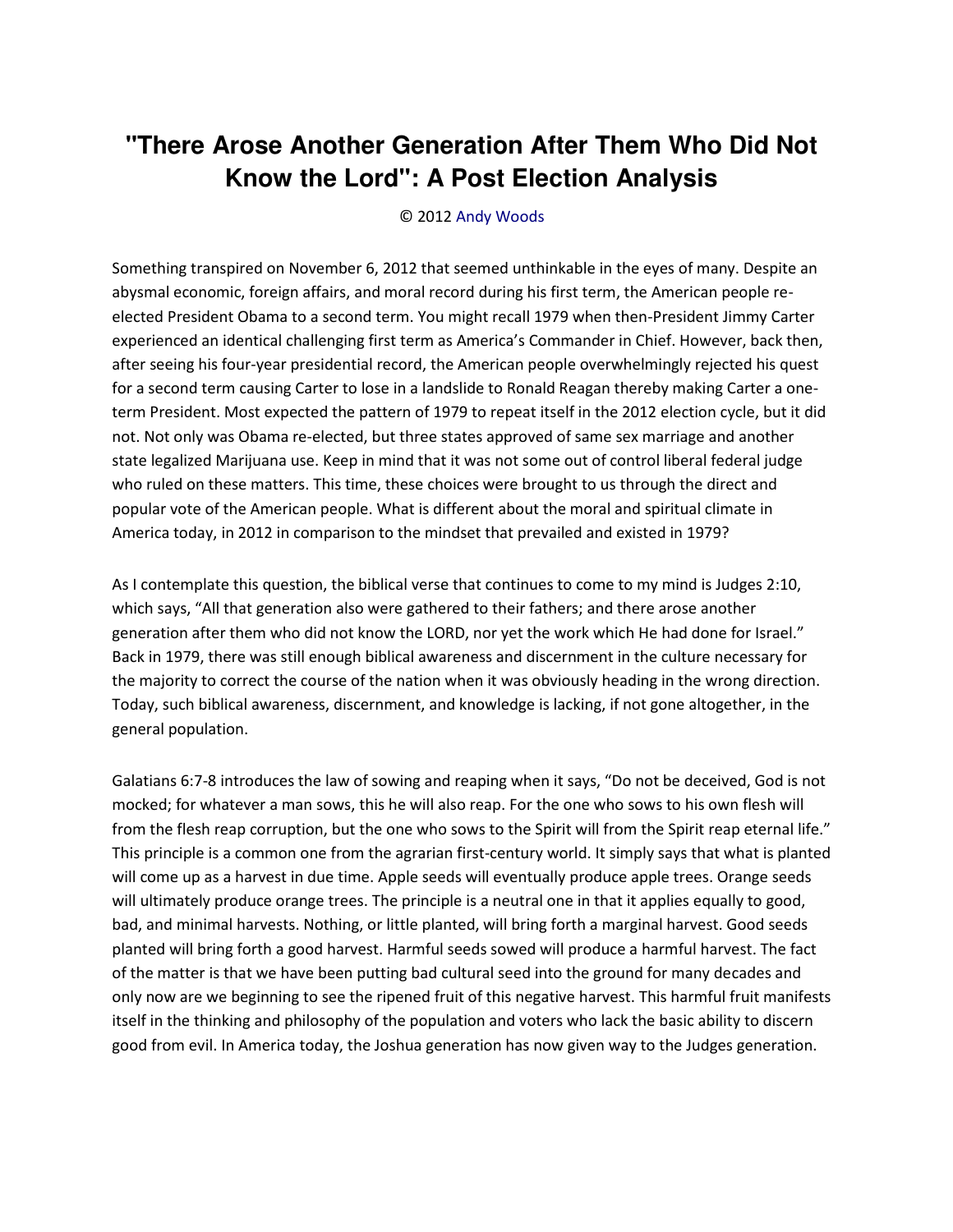Who is to blame for this negative fruit? Certainly some of it must be placed at the door of the church. Ever since the early 1980's, due to the influence of church leaders such as Norman Vincent Peale, Robert Schuller, Rick Warren, Bill Hybels, and Joel Osteen, the evangelical church has been sold the idea that "bigger is better." Under this rubric, the way to get the church to grow is to make it comfortable or palatable to the unsaved. Such a philosophy "works" in that it can fill massive stadiums with adoring fans. While I am not per se against God-ordained church growth (Matt. 16:18; Acts 2:47; 1 Cor. 3:6), what is lost under this seeker friendly philosophy is basic doctrine and Bible teaching since such activities are deemed as offensive to the unsaved. What does not appeal to the unregenerate seeker is quickly discarded. Thus, the church ceases to be the pillar of truth that God called her to be (1 Tim. 3:15). As the seeker movement rolled on throughout the 1980's and 1990's, some hungering for a deeper spiritual experience became disillusioned with it and adopted something even worse in its place called the "Emerging Church." This ministry style places personal experiences and ancient medieval liturgical practices over the proclamation and study of objective biblical truth. Indeed, this emerging spirituality would contend that even the ability to arrive at such objective truth is an impossibility. Both philosophies have produced a generation of church goers who know very little about the very Bible that they claim they believe in.

This problem is compounded by the departure of many formerly solid seminaries from sound doctrine. What was in vogue among the now liberal main line seminaries a century ago, such as the denial of the historicity of early Genesis (where one finds the foundation of God's plan for human government as expressed in the Noahic Covenant), is now being openly promulgated in many of our evangelical schools.<sup>1</sup> Thus, both the shepherd, who graduates from one of these institutions, and the sheep have become functioning biblical illiterates. These deplorable spiritual conditions help explain why so many professing evangelical Christians voted for Obama on November 6th. Joel Rosenberg notes:

It is stunning to think that more than 6 million self-described evangelical Christians would vote for a President who supports abortion on demand; supported the same-sex marriage ballot initiatives that succeeded in Maryland, Maine and Washington; and was on the cover of Newsweek as America's "first gay president." Did these self-professed believers surrender their Biblical convictions in the voting booth, or did they never really have deep Biblical convictions on the critical issues to begin with?...This is what happens when the Church is weak and fails to disciple believers to turn biblical faith into action. Given the enormous number of evangelical Christians in the U.S., this bloc could still affect enormous positive change for their issues if they were to unify and vote for the pro-life, pro-marriage candidate as a bloc....What will it take to educate, register and

Ken Ham and Greg Hall, Already Compromised: Christian Colleges Took a Test on the State of Their Faith and the Exam Is In (Green Forest, AR: Master, 2011).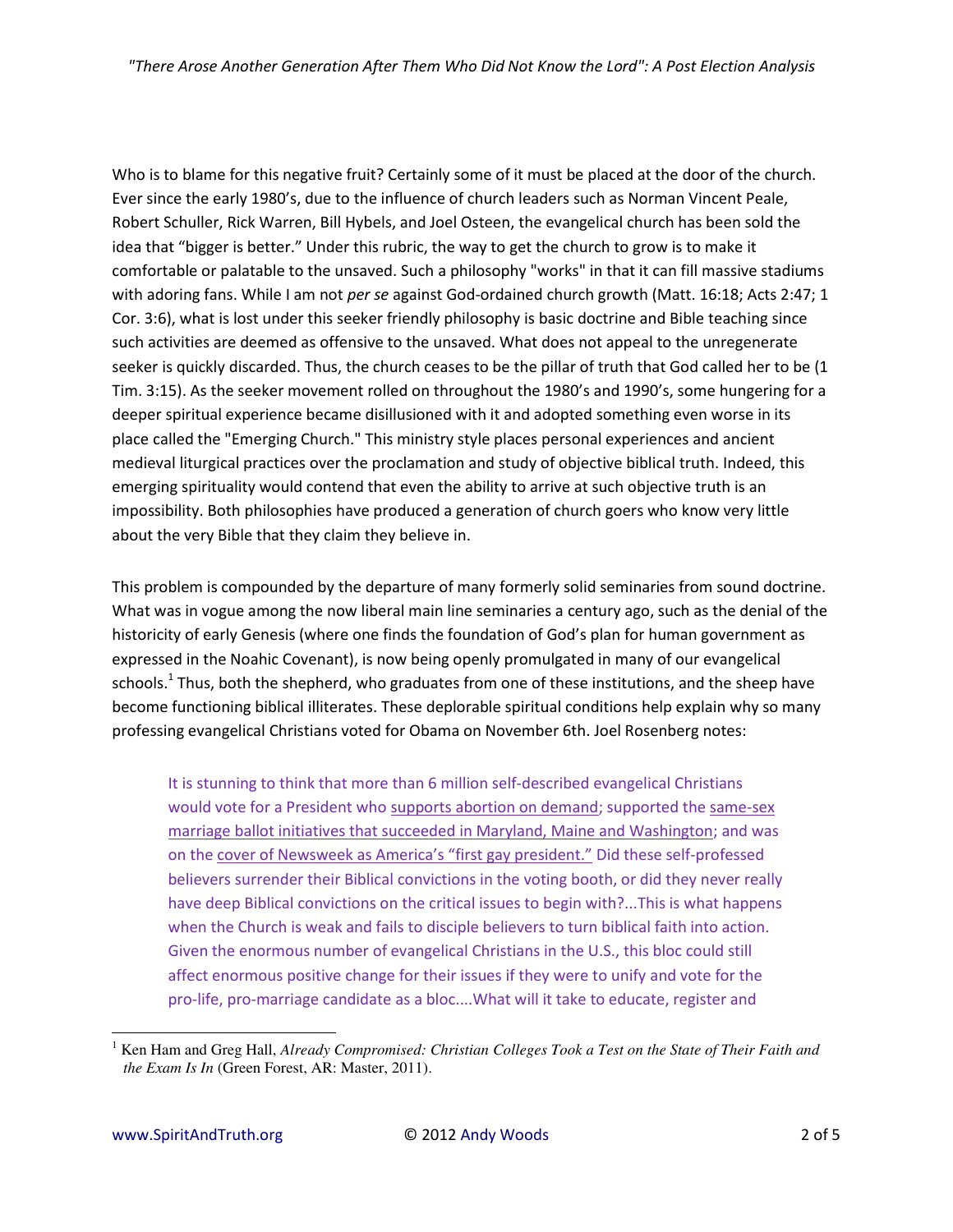mobilize Christians to vote on the basis of biblical principles, and what kind of candidates could best mobilize them? This is a critical question that Christian political leaders as well as pastors must seriously consider. As we have seen, just a few million more evangelicals voting for pro-life, pro-marriage candidates could offset other demographics that are becoming more liberal.<sup>2</sup>

The contribution of these misguided ecclesiastical philosophies in leading people away from the truth have also found an eager ally in our compulsory American public educational system, which was all but stripped of any vestige of its Judeo-Christian origins thanks to a series of radical Supreme Court decisions dating back to the early 1960's. The Humanists have long telegraphed their ambition to take control of our public school system. They well understand the significance of the quote sometimes attributed to Abraham Lincoln: "The philosophy of the school room in one generation will be the philosophy of government in the next."<sup>3</sup> Back in 1932, Humanist Charles Francis Potter divulged:

Education is thus a most powerful ally of Humanism, and every public school is a school of Humanism. What can the theistic Sunday-schools, meeting for an hour once a week, and teaching only a fraction of the children, do to stem the tide of a five-day program of humanistic teaching?<sup>4</sup>

Also, note carefully the words of Humanist John Dunphy:

I am convinced that the battle for humankind's future must be waged and won in the public school classroom by teachers who correctly perceive their role as the proselytizers of a new faith: a religion of humanity that recognizes and respects the spark of what theologians call divinity in every human being. These teachers must embody the same selfless dedication as the most rabid fundamentalist preachers, for they will be ministers of another sort, utilizing a classroom instead of a pulpit to convey humanist values in whatever subject they teach, regardless of the educational levelpreschool day care or large state university. The classroom must and will become an arena of conflict between the old and the new-the rotting corpse of Christianity, together with all its adjacent evils and misery, and the new faith of humanism, resplendent in its promise of a world in which the never-realized Christian ideal of "love

 $2$  www.flashtrafficblog.wordpress.com

<sup>&</sup>lt;sup>3</sup> Mark A. Beliles and Stephen K. McDowell, America's Providential History (Charlottesville, VA: Providence, 1989), 95.

<sup>&</sup>lt;sup>4</sup> Charles Francis Potter, *Humanism: A New Religion* (New York: Simon and Schuster, 1930), 128.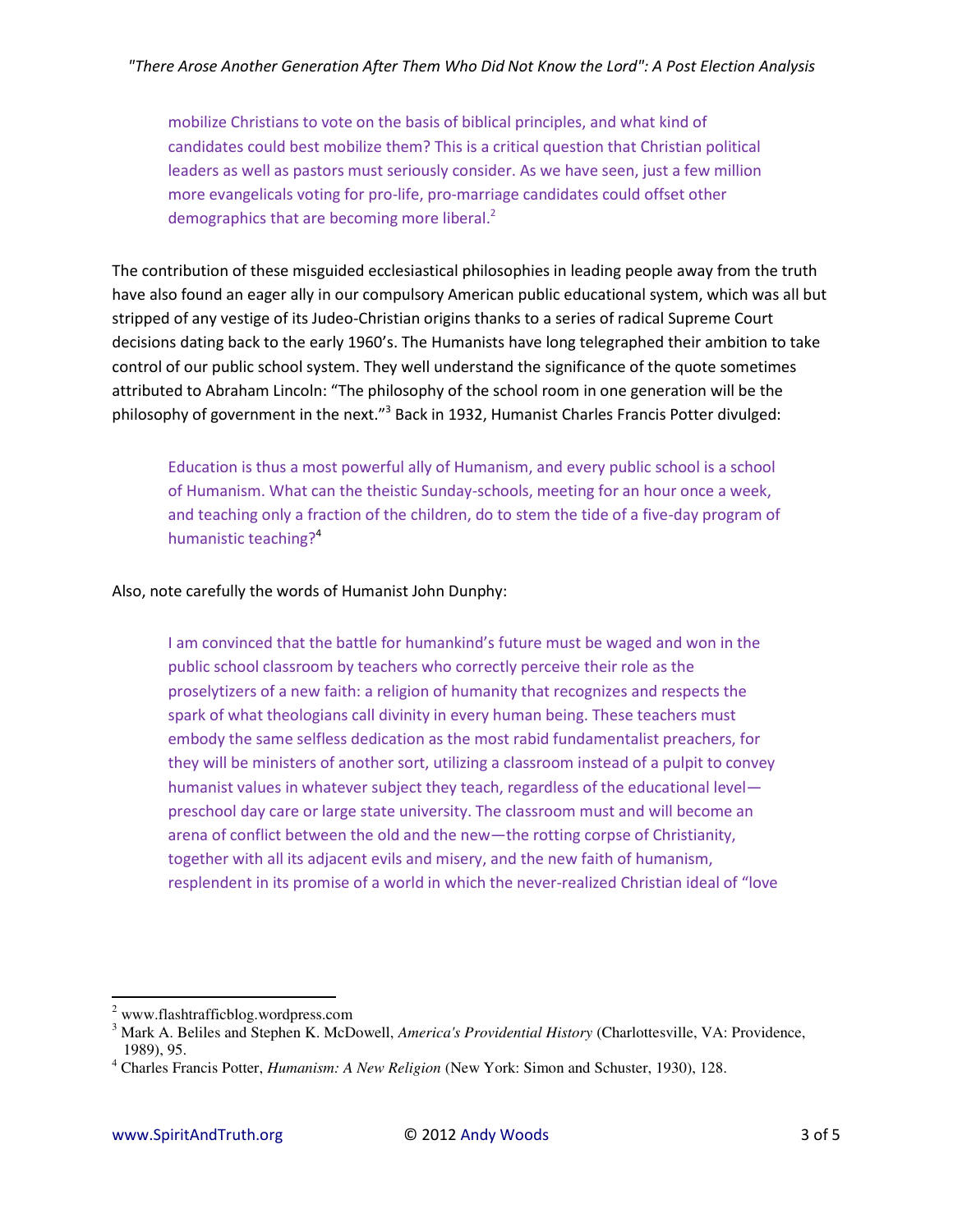thy neighbor" will finally be achieved....humanism will emerge triumphant. It must if the family of humankind is to survive.<sup>5</sup>

Because of religious humanism's dominance in public education, some have even referred to government schools as seminaries, which are busy training the next generation of humanist priests. Ron Taylor aptly describes the ultimate Humanist goal: "It is their stated goal...to steal one generation of children and teach them to place loyalty to the state above loyalty to family."<sup>6</sup> Those coming out of years of humanistic brainwashing masquerading as public education know little of the Bible, America's Christian origins and founding documents, and the blessings of free-market capitalism. Instead, they know a great deal about sex education, values clarification, moral relativism, Darwinian evolution, Socialism and Marxism, earth worship, multiculturalism, postmodern deconstructionism, one-world globalism, Israeli occupation of Palestinian territories, and appeasement foreign policy. Products of these schools comprised the Obama voters in 2012. The humanistic agenda had not quite grown to full maturity in 1979. Now, it is in full bloom. In sum, decades of dumbing down doctrinal truth within the church and mandatory humanistic education have finally paid Satanic dividends. We now have a generation of adult voters incapable of discerning good from evil (Jonah 4:11b). As the prophet Hosea decried, "For they sow the wind; and they reap the whirlwind" (Hos. 8:7).

I am not trying to be fatalistic or pessimistic as much as I am trying to be realistic. America has turned a corner from which she will never recover. As believers, we can find solace in Paul's words to Timothy. Paul wrote 1 Timothy to instruct Timothy regarding how he is to conduct himself in the midst of the encroaching apostasy, or massive defection from truth. After giving the general characteristics of the coming apostasy (1 Tim. 4:1-5), Paul explained to Timothy how he is to conduct himself in the midst of it (4:6-16). Timothy can insulate himself from the negative effects of the coming apostasy through a constant exposure to the truth (4:6). Paul then utilizes twelve Greek imperatives or commands to explain to Timothy the direction that his ministry is to take as the apostasy becomes more influential within the church and society (4:7-16). Timothy is to reject fables (4:7a), to discipline himself toward godliness (4:7b-10), to prescribe spiritual things (4:11a), to teach spiritual things (4:11b), not to allow others to despise his youth (4:12a), to be an example of maturity (4:12b), to give attendance to public teaching of Scripture (4:13), not to neglect his spiritual gift (4:14), to meditate on spiritual things (4:15a), to give himself wholly to spiritual things (4:15b), to take heed of himself (4:16a), and to persevere in spiritual things (4:16b). Because we too are living in apostate times, these commands become especially meaningful to us. Let us keep a realistic perspective on the times in which we live. At the same time, let us remain faithful to our Savior whose appearing is at hand.

 $<sup>5</sup>$  John J. Dunphy, "A Religion for the New Age," The Humanist 43, no. 1 (January/February 1983): 26.</sup>

 $6$  Ron Taylor, Agenda 21: An Expose of the United Nations' Sustainable Development Initiative and the Forfeiture of American Sovereignty and Liberties, Kindle Edition.